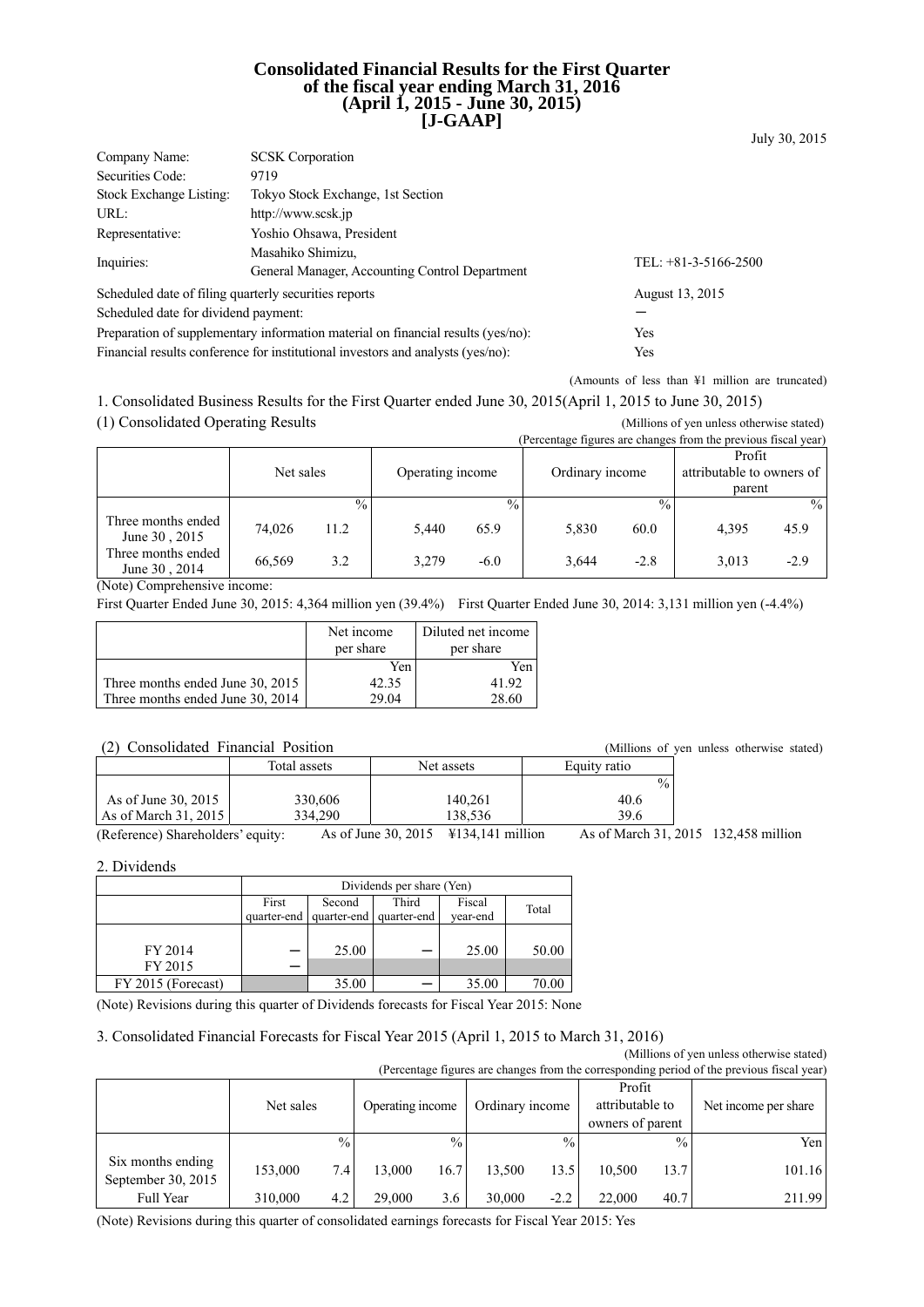# ※ Notes

(1) Changes in significant subsidiaries during the period : Yes

Inclusion : none (company name) exclusion: 1 (company name) : CSK Group Investment Fund For details, please refer to "Qualitative information of Consolidated Financial Forecast for the fiscal year ending March 31, 2016" on page 4, **"** 2. Summary information (notes), (1). Transfer of important subsidiaries in the three months under review."

(2) Adoption of specific accounting procedures in preparing quarterly consolidated financial statements: None

(3) Changes in accounting policies, changes in accounting estimates and restatement of prior period financial statements after error corrections

- 1) Changes in accounting policies, changes in accounting standards and other regulations: Yes
- 2) Changes in accounting policies due to other reasons: None
- 3) Changes in accounting estimates: None
- 4) Restatement of prior period financial statements after error corrections: None
- (4) Number of shares issued (Common stock)
	- 1) The number of shares issued as of the period-end (including treasury stock)

|     | As of June 30, 2015                                         | 107,986,403 shares |
|-----|-------------------------------------------------------------|--------------------|
|     | As of March 31, 2015                                        | 107,986,403 shares |
| (2) | The number of shares of treasury stock as of the period-end |                    |
|     | As of June 30, 2015                                         | 4,195,081 shares   |
|     | As of March 31, 2015                                        | 4,208,816 shares   |
| 3)  | The average number of shares during the period              |                    |
|     | As of June 30, 2015                                         | 103,784,740 shares |
|     | As of June 30, 2014                                         | 103,756,627 shares |
|     |                                                             |                    |

\*Notification regarding the auditing process

 This financial report is not within the scope of the auditing process as prescribed by the Financial Instruments and Exchange Act. Therefore, and as of the time of disclosure, the auditing process of this financial report has not been completed.

\* Cautionary statement concerning appropriate use of financial forecasts and other explanatory notes

- The financial forecasts contained in this document are based on the information currently available and certain assumptions deemed reasonable. Actual results may vary from these forecasts for various reasons. With regard to the assumptions on which financial forecasts are based and other explanatory notes in connection with the use of financial forecasts, please refer to "Qualitative information of Consolidated Financial Forecast for the fiscal year ending March 31, 2016" on page 3.
- SCSK will hold a results briefing for institutional investors and analysts on July 30, 2015. Materials used in the briefing, a transcript of the main questions and answers, and other related information will be published on SCSK's website promptly thereafter.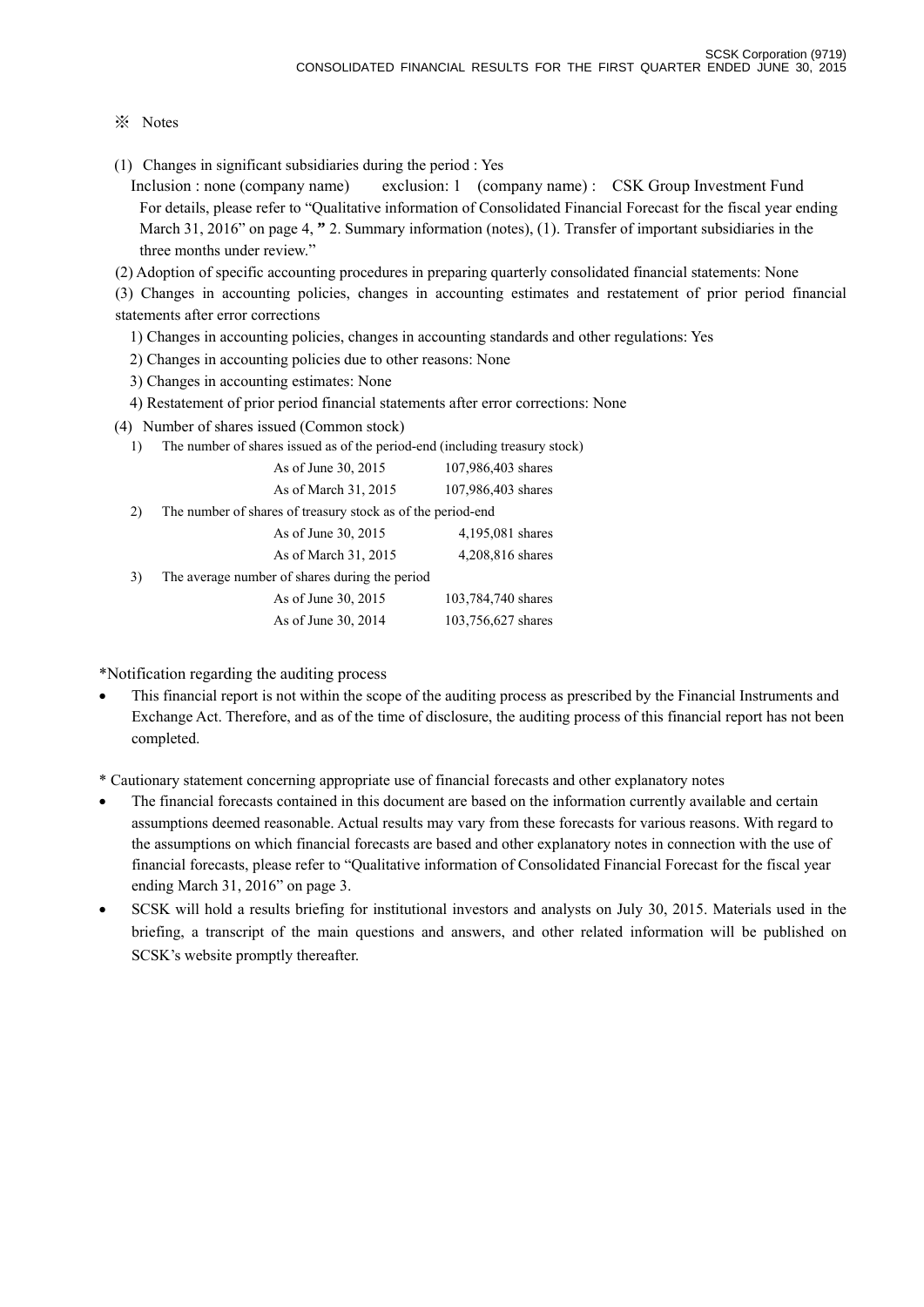# Contents

| (1) |                                                                                                                                                                                                                                |  |
|-----|--------------------------------------------------------------------------------------------------------------------------------------------------------------------------------------------------------------------------------|--|
| (2) |                                                                                                                                                                                                                                |  |
| (3) | Qualitative information of Consolidated Financial Forecast for the fiscal year ending March 31, 2015 ············· 3                                                                                                           |  |
|     |                                                                                                                                                                                                                                |  |
| (1) | Transfer of important subsidiaries in the three months under review material contact and a 4                                                                                                                                   |  |
| (2) | Adoption of specific accounting procedures in preparing quarterly consolidated financial statements  4                                                                                                                         |  |
| (3) | Changes in accounting policies, changes in accounting estimate and restatement of prior period financial                                                                                                                       |  |
|     |                                                                                                                                                                                                                                |  |
|     | 3. Consolidated Quarterly Financial Statements manufactured control of the Statements of Statements and Statements of Statements and Statements of Statements and Statements of Statements and Statements and Statements and S |  |
| (1) |                                                                                                                                                                                                                                |  |
| (2) |                                                                                                                                                                                                                                |  |
|     |                                                                                                                                                                                                                                |  |
|     |                                                                                                                                                                                                                                |  |
| (3) |                                                                                                                                                                                                                                |  |
| (4) | Notes regarding Consolidated Financial Results for the First Quarter ended June 30, 2014 ·······················11                                                                                                             |  |
|     |                                                                                                                                                                                                                                |  |
|     |                                                                                                                                                                                                                                |  |
|     | (Segment information) (Compared to the set of the set of the set of the set of the set of the set of the set of the set of the set of the set of the set of the set of the set of the set of the set of the set of the set of  |  |
|     |                                                                                                                                                                                                                                |  |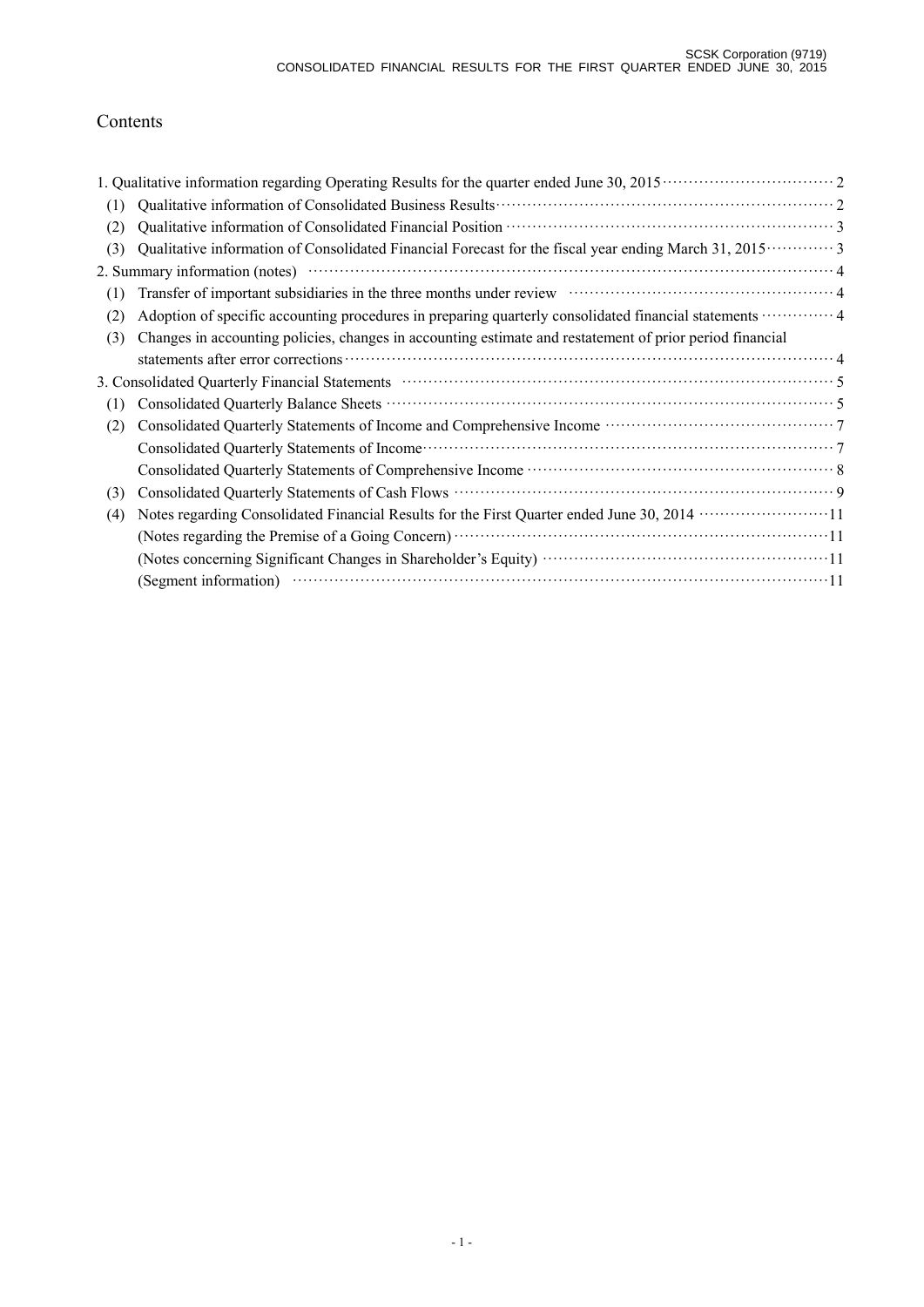# **1. Qualitative information regarding Operating Results for the quarter ended June 30, 2015 (1) Qualitative information of Consolidated Business Results**

In the first quarter period under review, the Japanese economy continued a mild recovery as corporate earnings improved and capital expenditures were on a rising trend, while improvements in the employment and wages environment supported a firm trend in personal consumption.

The outlook for the Japanese economy is for current trends to continue unchanged, as corporate earnings increase to record levels and steady improvement continues in areas including the employment and wages environment, despite concerns of risks from overseas such as a slow-down in economic growth in developing economies. When considered together with factors such as the effects of the weak yen and of the fiscal policies of the government and the Bank of Japan in underpinning the economy, the mild economic recovery is expected to continue.

In this environment, in the IT services market, IT investment demand grew overall as earnings improved and capital expenditures increased at corporate customers.

In the financial industry, IT investment continued to increase substantially supported by factors including investment in development of operations systems and systems renewal by major banks and others aiming to increase competitive strength, as well as systems modification accompanying regulatory reforms in the securities and other industries.

In the manufacturing and distribution industries, an increase in orders is anticipated based on specific demand for renewal investment in IT systems as well as the actualization of strategic IT investment demand in response to global business expansion and in relation to big data.

In the telecommunications industry, IT demand for IT products from customers in communications industry and for every kind of cloud-type IT service including IaaS and PaaS from customers in various sectors is expected to accelerate with the aim of further strengthening business and increasing operational efficiency.

In the Company's operating results for the first quarter period under review, consolidated net sales increased 11.2% compared to the same period of the previous fiscal year to ¥74,026 million. This reflects good progress in sales for each of the Company's three segments, Systems Development, System Maintenance and Operation/ Services, and Packaged Software/ Hardware Sales, driven by greater IT investment demand among financial industry customers, especially in banking and securities, as well as communications industry customers. Operating income increased 65.9% to ¥5,440 million, reflecting an increase in profits from increased sales as well as higher business efficiency from operational quality improvement policies and a decrease in unprofitable projects. Ordinary income increased 60.0% to ¥5,830 million and profit attributable to owners of parent increased 45.9% to ¥4,395 million, reflecting the increase in operating income and other factors.

SCSK Group has created three core strategies for achieving the goals of its five-year Medium-term Management Plan, which started this year (FY2016): shift to a service-oriented business, promote strategic businesses that react to the changing times, and the second stage of global business expansion. While implementing these core strategies, the Company will aim to realize high profit growth over the medium-term by firmly executing initiatives towards strengthening our management bases, beginning with seeking heightened operational quality and improving business profitability. This year is the first of this plan, and it is believed that by capturing the current firm demand for IT investment while incorporating various investments in strategic businesses to set the stage for future growth, it will lead to improved business results.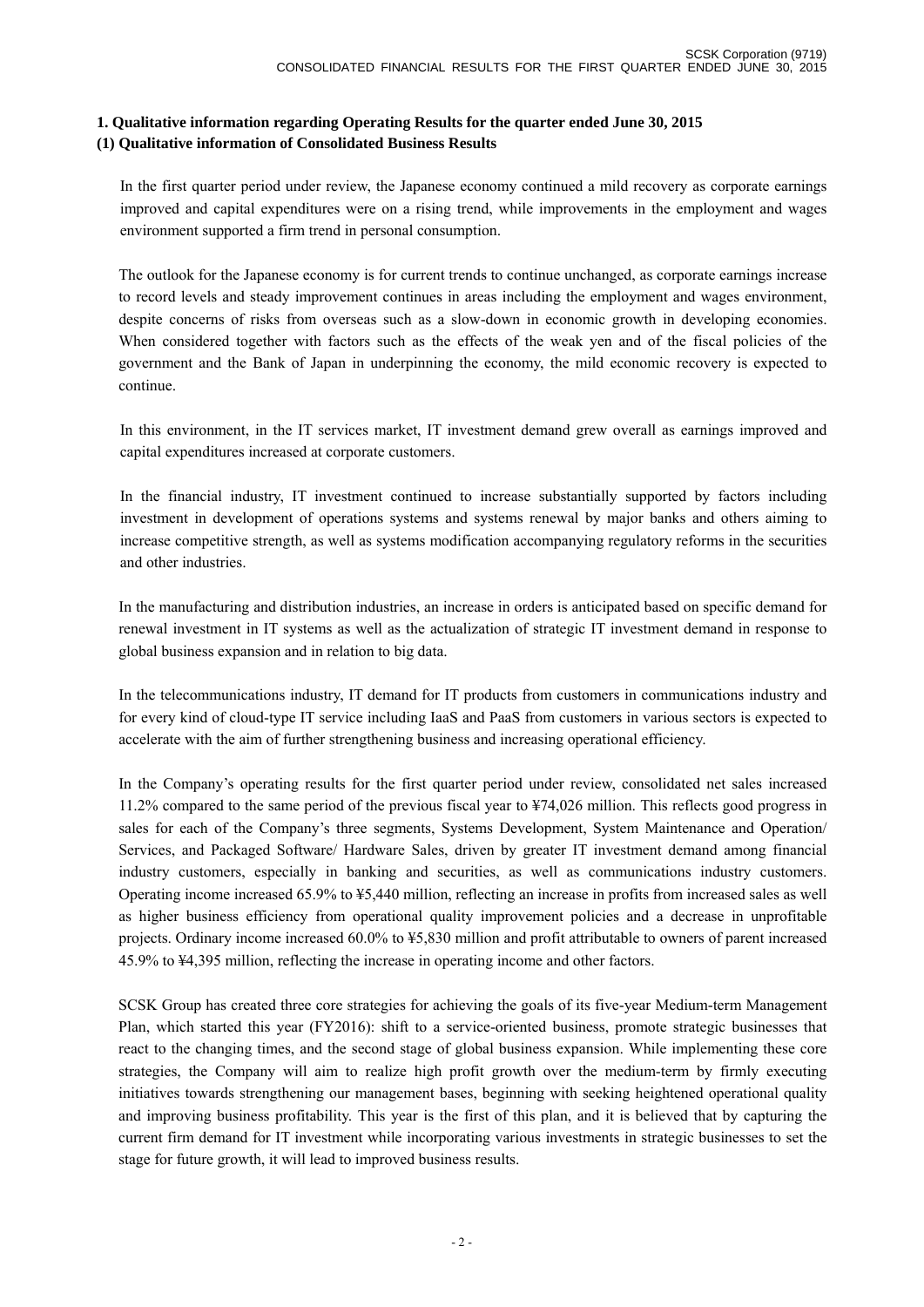## **(2) Qualitative information of consolidated financial position**

Cash and cash equivalents ("cash") as of June 30, 2015 increased ¥1,893 million compared to March 31, 2015 to ¥87,606 million. The increase or decrease in each cash flow type and the main factors for such changes are as follows.

Cash flow from operating activities

Net cash provided by operating activities was ¥8,692 million.

The main cash inflow factors were net income before income taxes and minority interests of ¥5,466 million, depreciation of ¥1,898 million and a ¥14,211 million increase in funds stemming from a decrease in accounts receivable. The main cash outflow factors were a decrease in accounts payable of ¥1,204 million, an increase in inventories of ¥2,572 million, and a decrease of ¥9,725 million due to an increase in guarantee deposits.

Cash flow from investing activities

Net cash used in investing activities was ¥3,882 million.

The main cash outflow factors were payment for the acquisition of tangible fixed assets of ¥3,074 million, and acquisition of intangible fixed assets of ¥748 million.

Cash flow from financing activities

Net cash used in financing activities was ¥2,833 million.

The main cash outflow factor was dividend payments of ¥2,600 million (¥25 per share) for the year-end dividend of the fiscal year ended March 31, 2015.

## **(3) Qualitative information of consolidated financial forecasts for the fiscal year ending March 31, 2016**

Based on the first quarter results and recent order trends, net sales for the second quarter of the fiscal year ending March 31, 2016, are expected to exceed initial forecasts, mainly on sales to financial industry customers in the systems development business and to telecommunications industry customers in the packaged software/ hardware sales business. Income is also expected to exceed initial forecasts for each type of income under operating income in the same period, operating income, ordinary income and profit attributable to owners of parent, on increased profit from increased sales and expected increases in productivity and profitability due to the execution of initiatives towards heightening operational quality as mentioned in the Company's business strategy for this year. In consideration of the above, consolidated financial forecasts for the first half of the fiscal year ending March 31, 2016 have been revised as shown below.

Although the Company's business is expected to strengthen throughout the year considering the current business environment, financial forecasts for the full year have not been changed. Should business trends, etc., make further revisions necessary, disclosure will be provided in a timely fashion.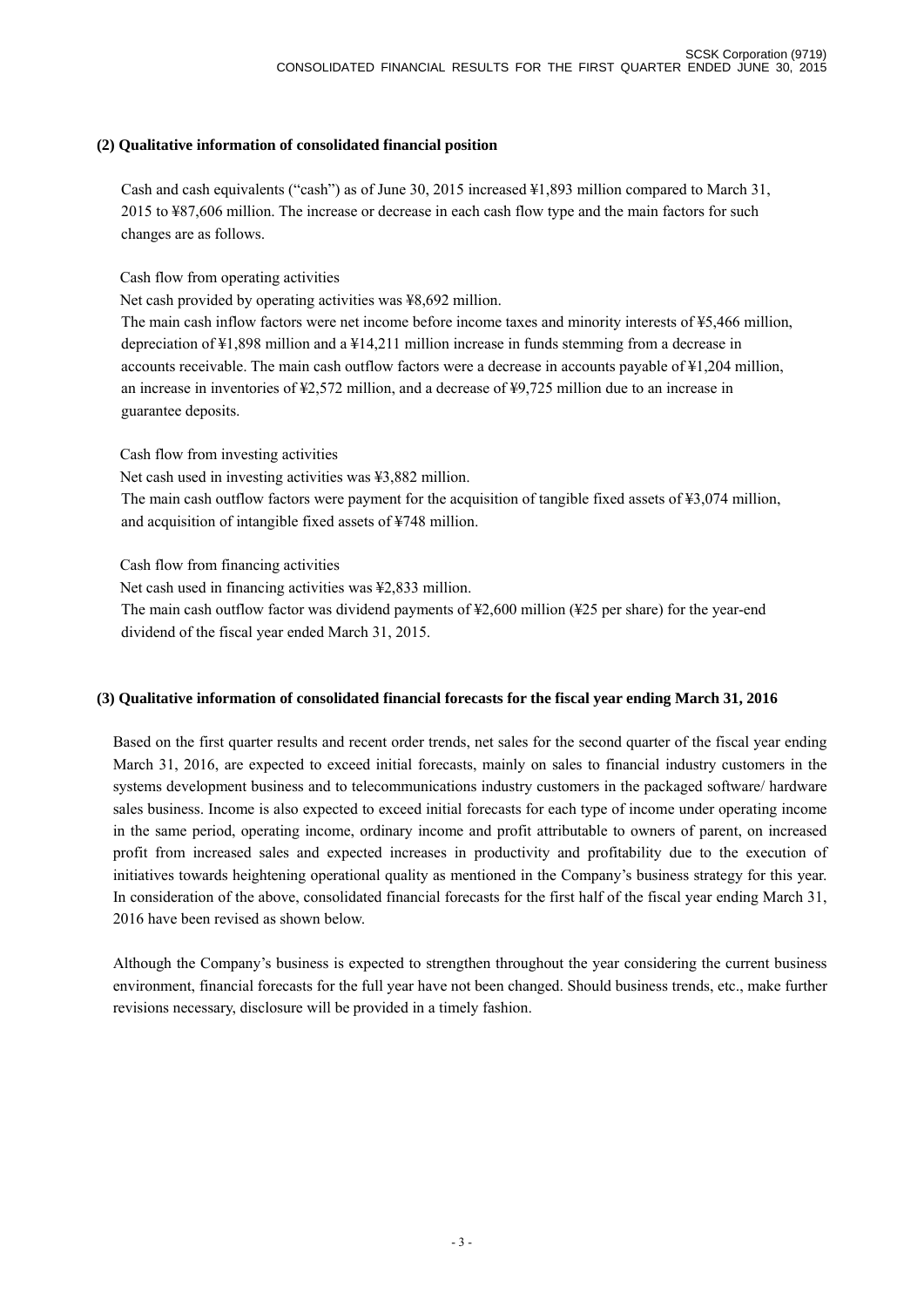| (Millions of yen unless otherwise stated)                                                                                        |           |                  |                 |                                               |                               |  |
|----------------------------------------------------------------------------------------------------------------------------------|-----------|------------------|-----------------|-----------------------------------------------|-------------------------------|--|
|                                                                                                                                  | Net sales | Operating income | Ordinary income | Profit attributable<br>to owners of<br>parent | Net income per<br>share (Yen) |  |
| Previous forecast (A)                                                                                                            | 148,500   | 11,500           | 12,000          | 9,300                                         | 89.61                         |  |
| Revised forecast (B)                                                                                                             | 153,000   | 13,000           | 13,500          | 10,500                                        | 101.16                        |  |
| Change $(B-A)$                                                                                                                   | 4,500     | 1,500            | 1,500           | 1,200                                         |                               |  |
| Percent change $(\% )$                                                                                                           | 3.0       | 13.0             | 12.5            | 12.9                                          |                               |  |
| (Reference)<br>Figures of the same<br>period of the preceding<br>year<br>first half of the fiscal year<br>ending March 31, 2015) | 142,524   | 11,141           | 11,891          | 9,235                                         | 89.01                         |  |

(Consolidated financial forecasts for the first half of the fiscal year ending March 31, 2016)

\*Financial forecasts are created based on information available as of the day these statements were issued. For various reasons, actual results may differ from forecasts.

## **2. Summary information (notes)**

## **(1) Transfer of important subsidiaries in the first quarter**

Due to its dissolution on June 30, 2015, consolidated subsidiary CSK Group Investment Fund was removed from the scope of consolidation due to its decreased significance.

# **(2)Adoption of specific accounting procedures in preparing quarterly consolidated financial statements** No applicable items

# **(3)Changes in accounting policies, changes in accounting estimates and restatement of prior period financial statements after error corrections**

## (Changes in accounting policy)

The Accounting Standard for Business Combinations (Accounting Standards Board of Japan (ASBJ) Statement No.21) of September 13, 2013, the Accounting Standard for Consolidated Financial Statements (ASBJ Statement No.22) of September 13, 2013, and the Accounting Standard for Business Divestitures (ASBJ Statement No.7) of September 13, 2013, have been applied from the first quarter period under review. Differences arising from changes in holdings of subsidiaries in cases where the parent company continues to have control are now recorded in capital surplus, and acquisition expenses for business combinations are now treated as expenses in the consolidated financial statements for the year in which they arise. For business combinations which occur after the beginning of the first quarter period under review, any changes to the allocation of the acquisition price arising from settlement of the provisional accounting treatment shall be reflected in the quarterly consolidated financial statements for the quarter in which the business combination occurred. Additionally, a change in presentation has been made to Net income, and the previous accounting standard category of Minority interests has changed to Non-controlling interests. To reflect these changes in presentation, the consolidated financial statements for the first quarter of the previous consolidated fiscal year, and the previous consolidated fiscal year, have been restated.

The Company has adopted these accounting standards from the beginning of the first quarter period under review, in accordance with transitional treatment based on Article 58-2 (4) of the Accounting Standard for Business Combinations, Article 44-5 (4) of the Accounting standard for Consolidated Financial Statements, and Article 57-4 (4) of the Accounting Standard for Business Divestitures.

The impact on the first quarter period under review is minimal.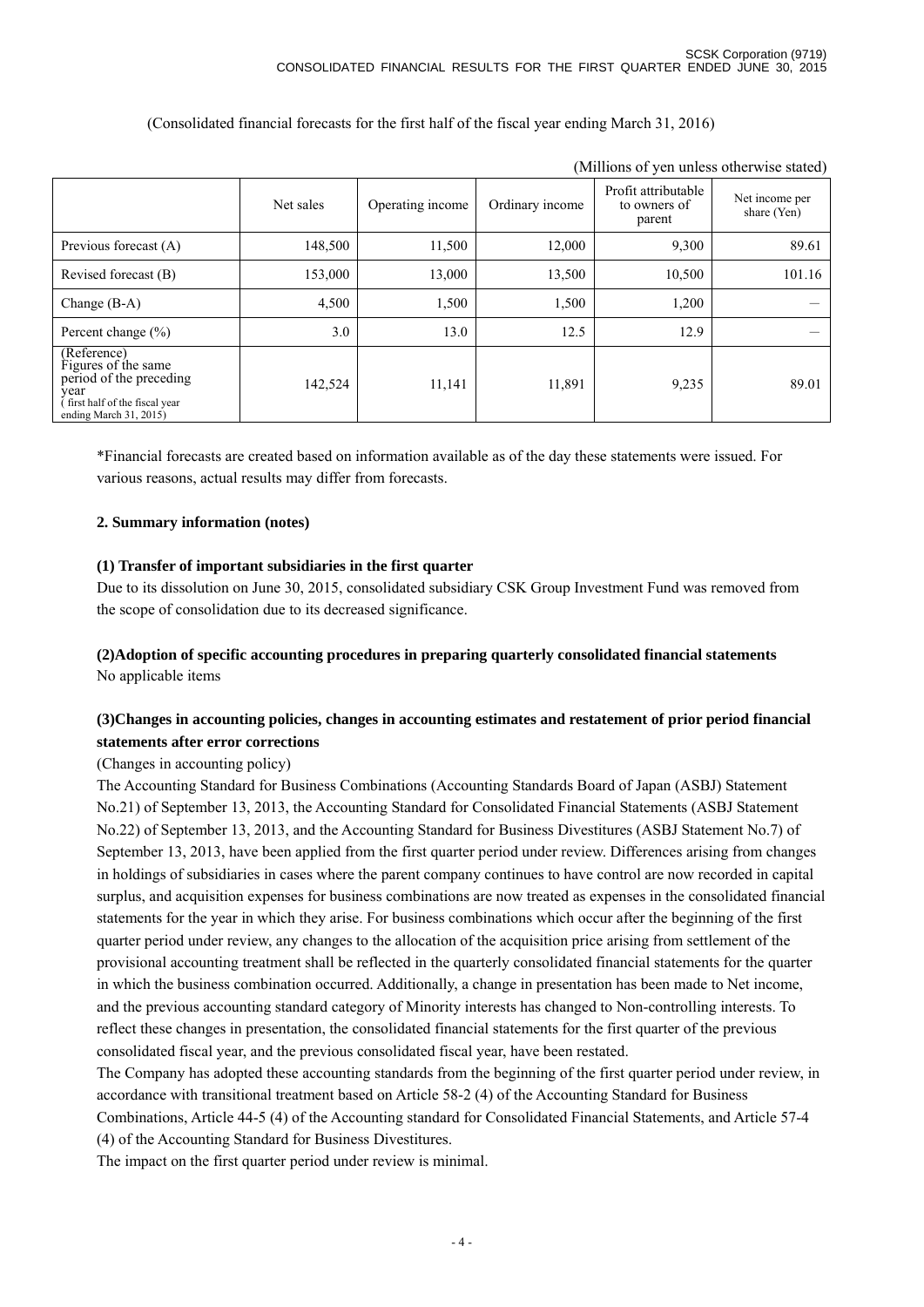# **3. Consolidated Quarterly Financial Statements**

# **(1) Consolidated Quarterly Balance Sheets**

|                                     |                     | (Unit: Millions of Yen) |
|-------------------------------------|---------------------|-------------------------|
|                                     | As of Mar. 31, 2015 | As of Jun. 30, 2015     |
| <b>ASSETS</b>                       |                     |                         |
| Current assets                      |                     |                         |
| Cash and deposits                   | 25,908              | 23,999                  |
| Notes and accounts receivable-trade | 63,687              | 49,487                  |
| Securities                          | 900                 | 1,100                   |
| Operational investment securities   | 18,957              | 12,233                  |
| Merchandise and finished goods      | 4,528               | 6,576                   |
| Work in process                     | 522                 | 1,024                   |
| Raw materials and supplies          | 25                  | 44                      |
| Deposits paid                       | 61,798              | 65,470                  |
| <b>Guarantee Deposits</b>           | 24,788              | 34,513                  |
| Other                               | 22,360              | 24,076                  |
| Allowance for doubtful accounts     | $-32$               | $-30$                   |
| Total current assets                | 223,444             | 218,496                 |
| Non-current assets                  |                     |                         |
| Property, plant and equipment       |                     |                         |
| Buildings and structures, net       | 23,720              | 33,650                  |
| Land                                | 20,681              | 20,681                  |
| Other, net                          | 19,773              | 10,912                  |
| Total property, plant and equipment | 64,175              | 65,244                  |
| Intangible assets                   |                     |                         |
| Goodwill                            | 169                 | 148                     |
| Other                               | 7,793               | 8,153                   |
| Total intangible assets             | 7,963               | 8,302                   |
| Investments and other assets        |                     |                         |
| Investment securities               | 9,675               | 9,500                   |
| Other                               | 29,299              | 29,331                  |
| Allowance for doubtful accounts     | $-268$              | $-268$                  |
| Total investments and other assets  | 38,706              | 38,563                  |
| Total non-current assets            | 110,845             | 112,110                 |
| <b>Total assets</b>                 | 334,290             | 330,606                 |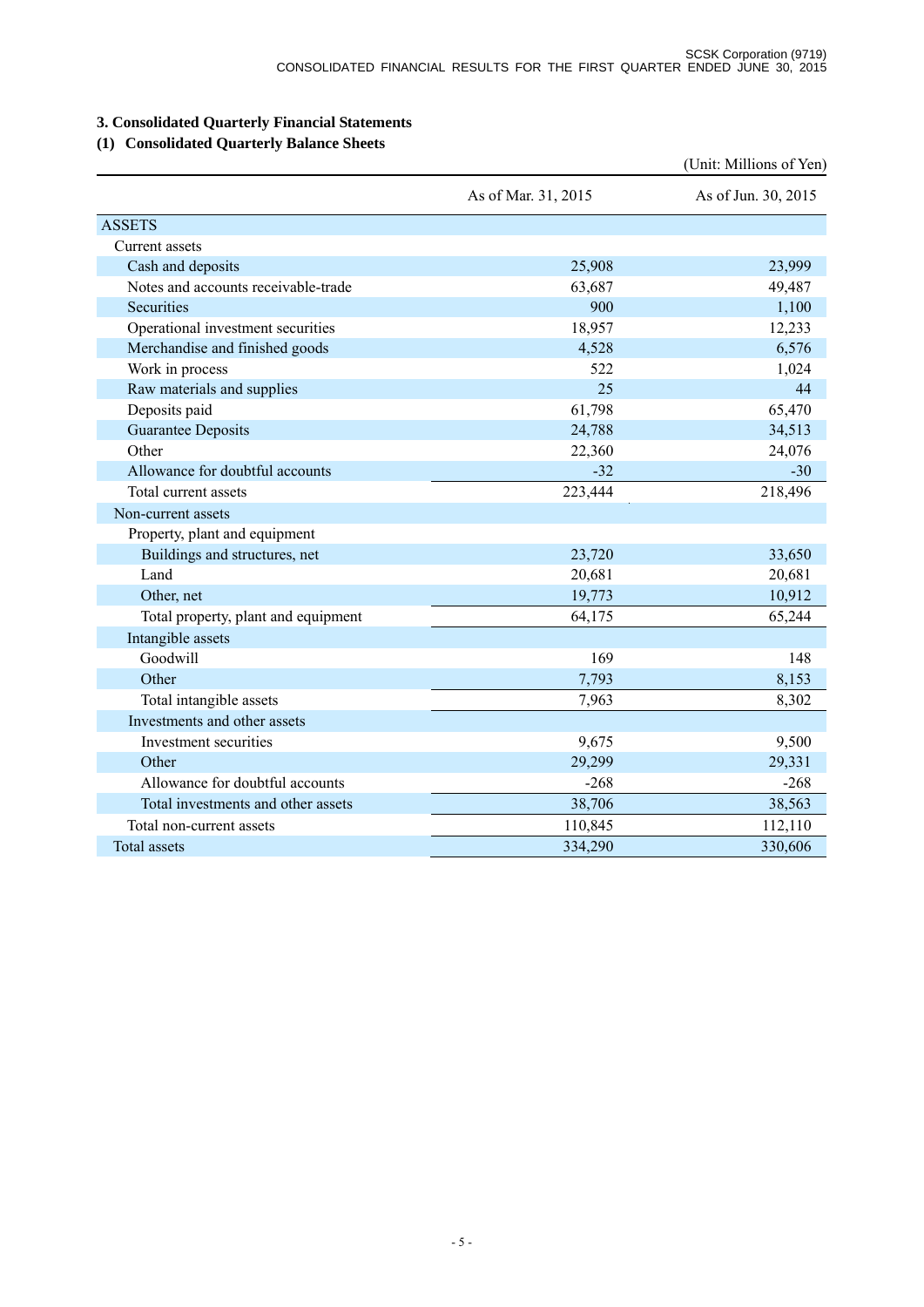#### SCSK Corporation (9719) CONSOLIDATED FINANCIAL RESULTS FOR THE FIRST QUARTER ENDED JUNE 30, 2015

|                                                       |                     | (Unit: Millions of Yen) |
|-------------------------------------------------------|---------------------|-------------------------|
|                                                       | As of Mar. 31, 2015 | As of Jun. 30, 2015     |
| <b>LIABILITIES</b>                                    |                     |                         |
| <b>Current</b> liabilities                            |                     |                         |
| Notes and accounts payable-trade                      | 17,769              | 16,587                  |
| Short-term loans payable                              | 10,000              | 10,000                  |
| Current portion of bonds                              | 5,000               | 5,000                   |
| Current portion of long-term loans payable            | 10,000              |                         |
| Income taxes payable                                  | 2,212               | 343                     |
| Provision for bonuses                                 | 6,585               | 1,873                   |
| Provision for directors' bonuses                      | 133                 | 23                      |
| Provision for loss on construction contracts          | 27                  | 22                      |
| Deposits received of prepaid cards                    | 77,204              | 78,094                  |
| Other                                                 | 31,866              | 34,016                  |
| Total current liabilities                             | 160,799             | 145,960                 |
| Non-current liabilities                               |                     |                         |
| Bonds payable                                         | 15,000              | 25,000                  |
| Long-term loans payable                               | 15,000              | 15,000                  |
| Provision for directors' retirement benefits          | 24                  | 24                      |
| Net defined benefit liability                         | 209                 | 227                     |
| Asset retirement obligations                          | 1,538               | 1,964                   |
| Other                                                 | 3,181               | 2,168                   |
| Total non-current liabilities                         | 34,954              | 44,384                  |
| <b>Total liabilities</b>                              | 195,753             | 190,345                 |
| <b>NET ASSETS</b>                                     |                     |                         |
| Shareholders' equity                                  |                     |                         |
| Capital stock                                         | 21,152              | 21,152                  |
| Capital surplus                                       | 3,054               | 3,050                   |
| Retained earnings                                     | 111,171             | 112,967                 |
| Treasury shares                                       | $-8,471$            | $-8,445$                |
| Total shareholders' equity                            | 126,907             | 128,725                 |
| Accumulated other comprehensive income                |                     |                         |
| Valuation difference on available-for-sale securities | 2,520               | 2,460                   |
| Deferred gains or losses on hedges                    | $-16$               | $-8$                    |
| Foreign currency translation adjustment               | 361                 | 341                     |
| Remeasurements of defined benefit plans               | 2,684               | 2,622                   |
| Total accumulated other comprehensive income          | 5,550               | 5,416                   |
| Subscription rights to shares                         | 106                 | 103                     |
| Non-controlling interests                             | 5,971               | 6,015                   |
| Total net assets                                      | 138,536             | 140,261                 |
| Total liabilities and net assets                      | 334,290             | 330,606                 |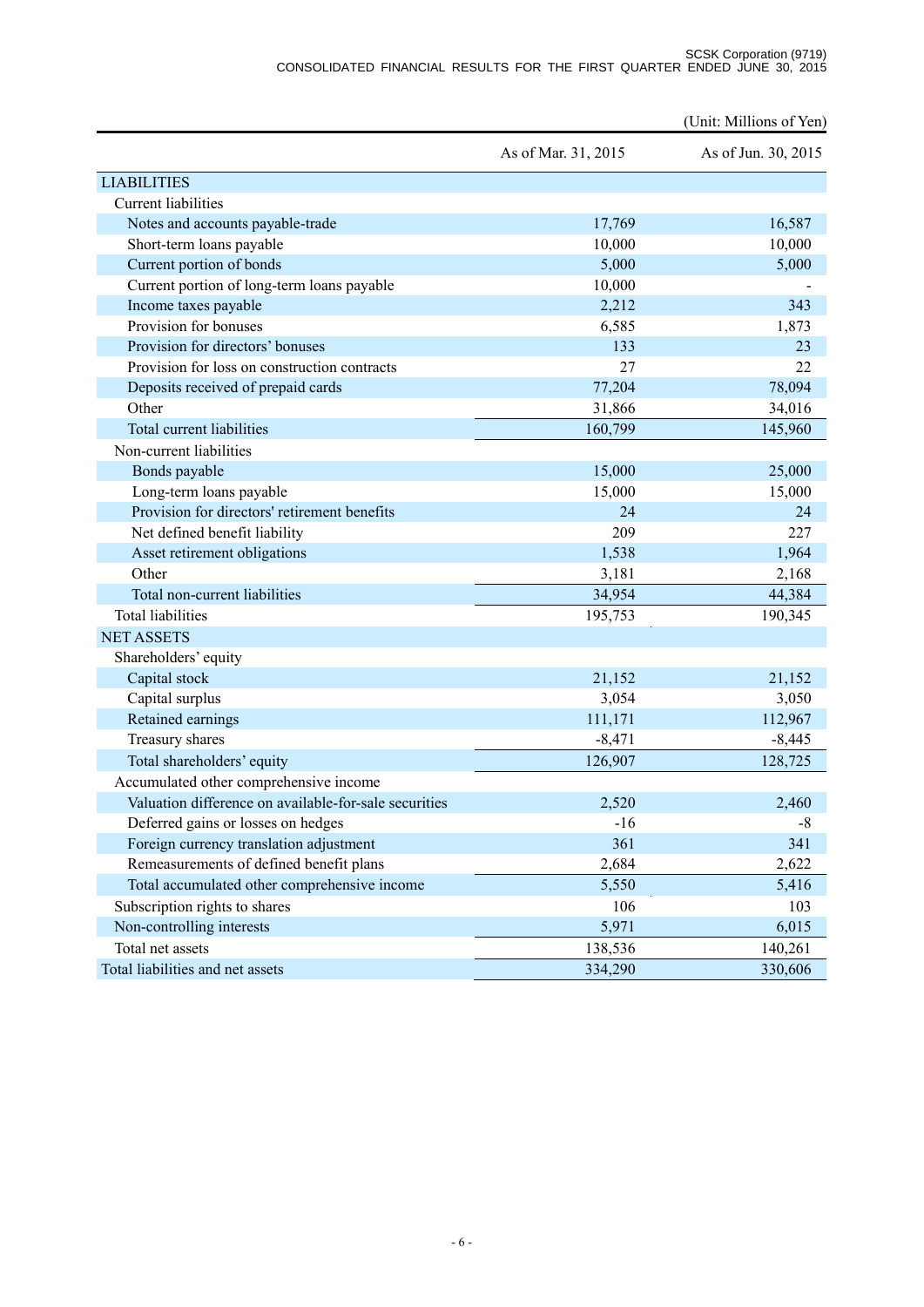|                                                                  |                                       | (Unit: Millions of Yen)               |
|------------------------------------------------------------------|---------------------------------------|---------------------------------------|
|                                                                  | From Apr. 1, 2014<br>to Jun. 30, 2014 | From Apr. 1, 2015<br>to Jun. 30, 2015 |
| Net sales                                                        | 66,569                                | 74,026                                |
| Cost of sales                                                    | 51,925                                | 56,746                                |
| Gross profit                                                     | 14,644                                | 17,280                                |
| Selling, general and administrative expenses                     | 11,365                                | 11,839                                |
| Operating income                                                 | 3,279                                 | 5,440                                 |
| Non-operating income                                             |                                       |                                       |
| Interest income                                                  | 29                                    | 20                                    |
| Dividend income                                                  | 30                                    | 36                                    |
| Share of profit of entities accounted for using equity<br>method | 84                                    | 71                                    |
| Hoard profit of prepaid card                                     | 330                                   | 342                                   |
| Other                                                            | 38                                    | 40                                    |
| Total non-operating income                                       | 514                                   | 512                                   |
| Non-operating expenses                                           |                                       |                                       |
| Interest expenses                                                | 59                                    | 48                                    |
| Loss on valuation of investment securities                       | 65                                    |                                       |
| Retirement benefit expenses                                      |                                       | 48                                    |
| Other                                                            | 24                                    | 25                                    |
| Total non-operating expenses                                     | 148                                   | 122                                   |
| Ordinary income                                                  | 3,644                                 | 5,830                                 |
| Extraordinary income                                             |                                       |                                       |
| Gain on sales of non-current assets                              | $\boldsymbol{0}$                      | $\boldsymbol{0}$                      |
| Total extraordinary income                                       | $\theta$                              | $\theta$                              |
| <b>Extraordinary</b> loss                                        |                                       |                                       |
| Loss on retirement of non-current assets                         | 78                                    | 9                                     |
| Loss on sales of non-current assets                              | $\mathbf{0}$                          | 10                                    |
| Office transfer related expenses                                 |                                       | 344                                   |
| Burden of loss on outside the contract                           | 409                                   |                                       |
| Compensation expenses                                            | 46                                    |                                       |
| Total extraordinary loss                                         | 535                                   | 364                                   |
| Income before income taxes and minority interests                | 3,109                                 | 5,466                                 |
| Income taxes — current                                           | 173                                   | 106                                   |
| Income taxes — deferred                                          | $-148$                                | 847                                   |
| Total income taxes                                               | 24                                    | 953                                   |
| Profit                                                           | 3,084                                 | 4,512                                 |
| Profit attributable to non-controlling interests                 | 71                                    | 116                                   |
| Profit attributable to owners of parent                          | 3,013                                 | 4,395                                 |

# **(2) Consolidated Quarterly Statements of Income and Comprehensive Income Consolidated Quarterly Statements of Income**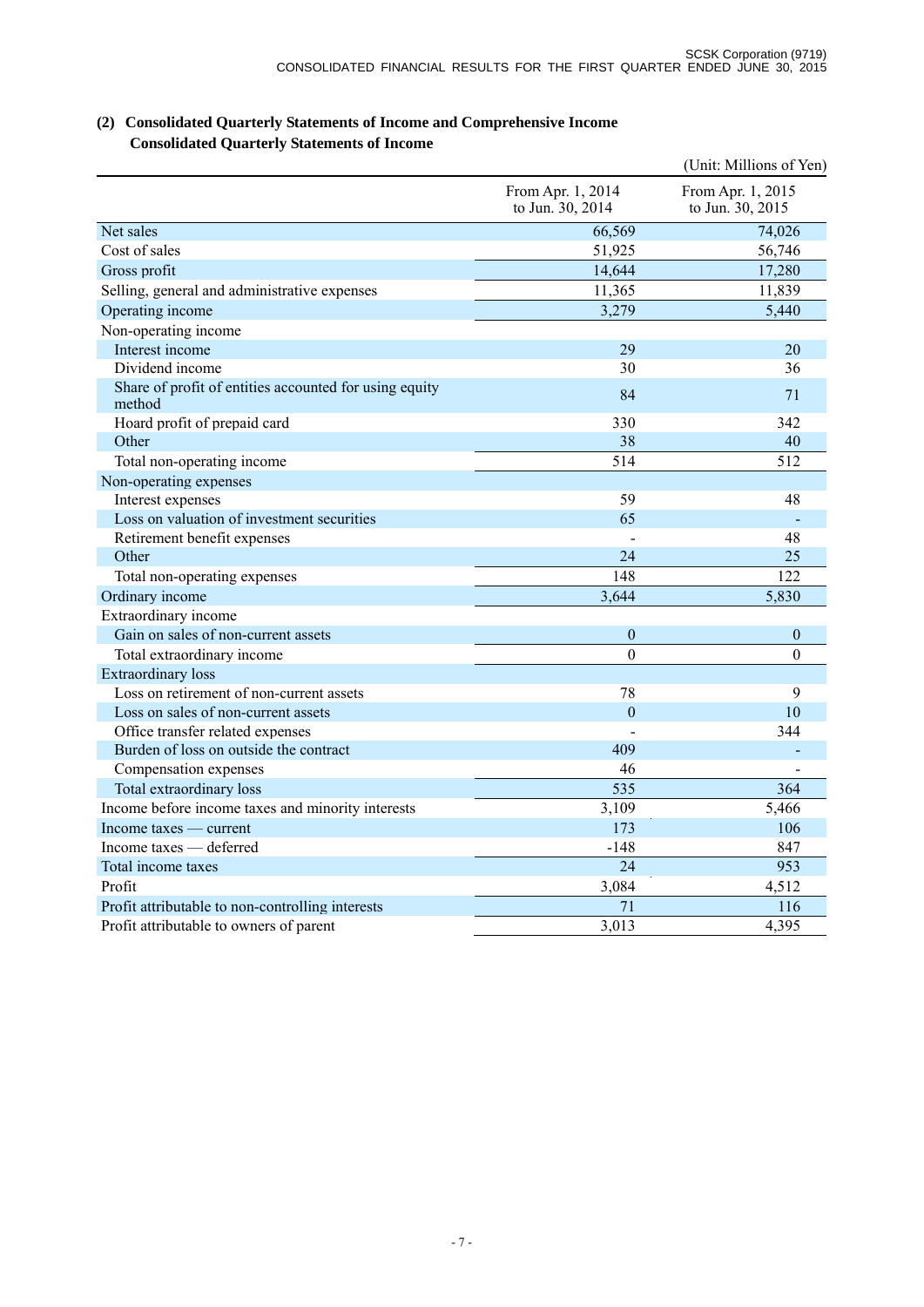# (Unit: Millions of Yen) From Apr. 1, 2014 to Jun. 30, 2014 From Apr. 1, 2015 to Jun. 30, 2015 Profit  $3,084$  4,512 Other comprehensive income Valuation difference on available-for-sale securities 182 -61 Deferred gains or losses on hedges -19 <sup>-19</sup> Foreign currency translation adjustment -51 -18 Remeasurements of defined benefit plans, net of tax  $-64$  -75 Share of other comprehensive income of entities accounted for using equity method of the contract of the contract of the contract of the contract of the contract of the contract of the contract of the contract of the contract of the contract of the contract of the contr Total other comprehensive income 46 -147 Comprehensive income 3,131 4,364 Comprehensive income attributable to Comprehensive income attributable to owners of parent 3,069 4,261 Comprehensive income attributable to non-controlling 61 61 102

## **Consolidated Quarterly Statements of Comprehensive Income**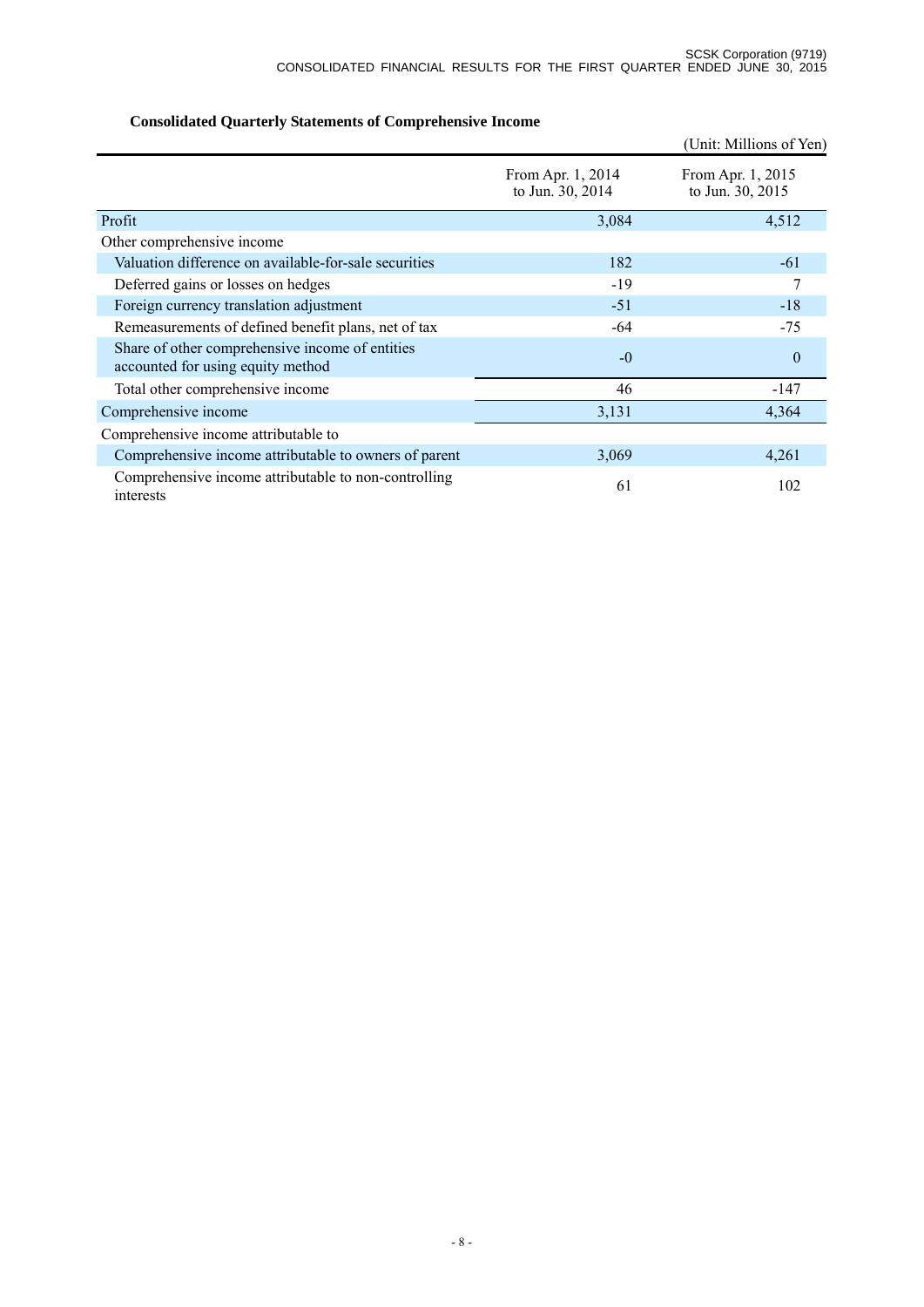# **(3) Consolidated Quarterly Statements of Cash Flows**

|                                                                         |                                       | (Unit: Millions of Yen)               |
|-------------------------------------------------------------------------|---------------------------------------|---------------------------------------|
|                                                                         | From Apr. 1, 2014<br>to Jun. 30, 2014 | From Apr. 1, 2015<br>to Jun. 30, 2015 |
| Cash flows from operating activities                                    |                                       |                                       |
| Income before income taxes and minority interests                       | 3,109                                 | 5,466                                 |
| Depreciation                                                            | 1,645                                 | 1,898                                 |
| Amortization of goodwill                                                | 25                                    | 20                                    |
| Increase (decrease) in allowance for doubtful accounts                  | $-3$                                  | $-2$                                  |
| Increase (decrease) in net defined benefit liability                    | 14                                    | 17                                    |
| Decrease (increase) in net defined benefit asset                        | $-288$                                | $-256$                                |
| Loss on retirement of non-current assets                                | 78                                    | 9                                     |
| Loss (gain) on sales of non-current assets                              | $\theta$                              | 10                                    |
| Share of (profit) loss of entities accounted for using equity<br>method | $-84$                                 | $-71$                                 |
| Interest and dividend income                                            | $-59$                                 | $-57$                                 |
| Interest expenses paid on loans and bonds                               | 59                                    | 48                                    |
| Loss (gain) on investments in partnership                               | $\overline{1}$                        | $-23$                                 |
| Decrease (increase) in investment securities for sale                   | $-2,745$                              | 6,708                                 |
| Decrease (increase) in notes and accounts receivable - trade            | 16,024                                | 14,211                                |
| Decrease (increase) in inventories                                      | $-1,743$                              | $-2,572$                              |
| Decrease (increase) in guarantee deposits                               |                                       | $-9,725$                              |
| Increase (decrease) in notes and accounts payable - trade               | $-6,348$                              | $-1,204$                              |
| Increase (decrease) in deposits received of prepaid cards               | 926                                   | 890                                   |
| Director's bonus payments                                               | $-139$                                | $-169$                                |
| Other, net                                                              | $-2,802$                              | $-4,254$                              |
| Subtotal                                                                | 7,668                                 | 10,941                                |
| Interest and dividend income received                                   | 142                                   | 148                                   |
| Interest expenses paid                                                  | $-60$                                 | $-50$                                 |
| Compensation expenses paid                                              | $-250$                                | $-664$                                |
| Income taxes (paid) refund                                              | $-1,962$                              | $-1,683$                              |
| Net cash provided by (used in) operating activities                     | 5,538                                 | 8,692                                 |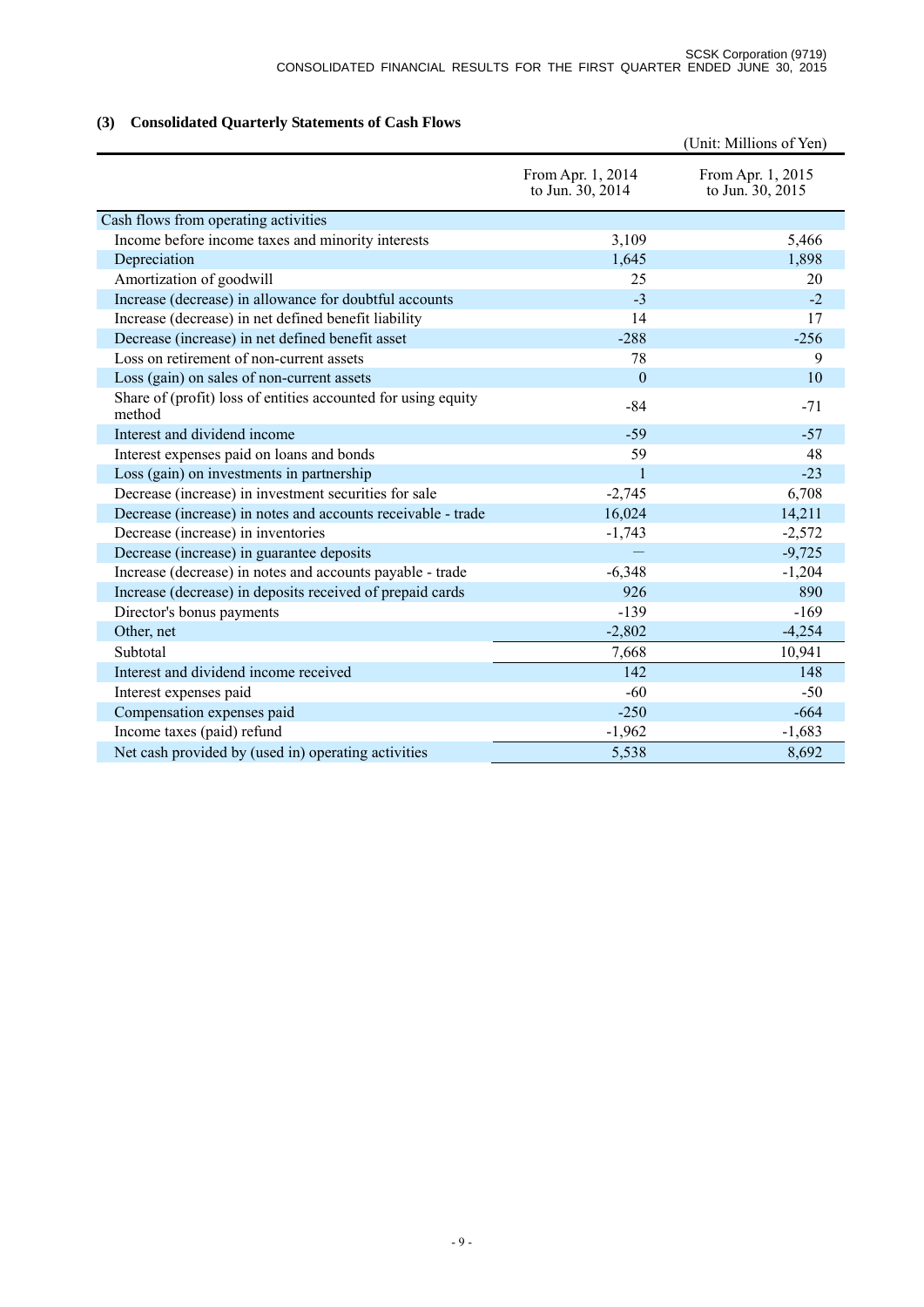#### SCSK Corporation (9719) CONSOLIDATED FINANCIAL RESULTS FOR THE FIRST QUARTER ENDED JUNE 30, 2015

|                                                                                                      |                                       | (Unit: Millions of Yen)               |
|------------------------------------------------------------------------------------------------------|---------------------------------------|---------------------------------------|
|                                                                                                      | From Apr. 1, 2014<br>to Jun. 30, 2014 | From Apr. 1, 2015<br>to Jun. 30, 2015 |
| Cash flows from investing activities                                                                 |                                       |                                       |
| Purchase of securities                                                                               | $-800$                                | $-1,000$                              |
| Proceeds from sales and redemption of securities                                                     | 600                                   | 800                                   |
| Purchase of property, plant and equipment                                                            | $-558$                                | $-3,074$                              |
| Proceeds from sales of property, plant and equipment                                                 | 5                                     | 3                                     |
| Purchase of intangible assets                                                                        | $-409$                                | $-748$                                |
| Purchase of investment securities                                                                    | $-0$                                  | $\Delta 0$                            |
| Proceeds from sales and redemption of investment<br>securities                                       |                                       | $\theta$                              |
| Proceeds from purchase of stock of subsidiaries with<br>change of scope of consolidation             | 421                                   |                                       |
| Collection of short-term loans receivable                                                            | $\mathbf{1}$                          | $\overline{2}$                        |
| Proceeds from withdrawal of investments in partnership                                               | 76                                    | 60                                    |
| Payments for lease and guarantee deposits                                                            | $-79$                                 | $-20$                                 |
| Proceeds from collection of lease and guarantee deposits                                             | 117                                   | 11                                    |
| Other, net                                                                                           | $-193$                                | 82                                    |
| Net cash provided by (used in) investing activities                                                  | $-819$                                | $-3,882$                              |
| Cash flows from financing activities                                                                 |                                       |                                       |
| Repayments of long-term loans payable                                                                |                                       | $-10,000$                             |
| Proceeds from issuance of bonds                                                                      |                                       | 10,000                                |
| Repayments of lease obligations                                                                      | $-401$                                | $-186$                                |
| Purchase of treasury shares                                                                          | $-2$                                  | $-3$                                  |
| Proceeds from sales of treasury shares                                                               | 11                                    | 15                                    |
| Cash dividends paid                                                                                  | $-2,079$                              | $-2,600$                              |
| Dividends paid to non-controlling interests                                                          | $-60$                                 | $-58$                                 |
| Net cash provided by (used in) financing activities                                                  | $-2,531$                              | $-2,833$                              |
| Effect of exchange rate change on cash and cash equivalents                                          | $-41$                                 | $-1$                                  |
| Net increase (decrease) in cash and cash equivalents                                                 | 2,146                                 | 1,975                                 |
| Cash and cash equivalents at beginning of period                                                     | 59,004                                | 85,713                                |
| Decrease in cash and cash equivalents resulting from<br>exclusion of subsidiaries from consolidation |                                       | $-81$                                 |
| Cash and cash equivalents at end of period                                                           | 61,150                                | 87,606                                |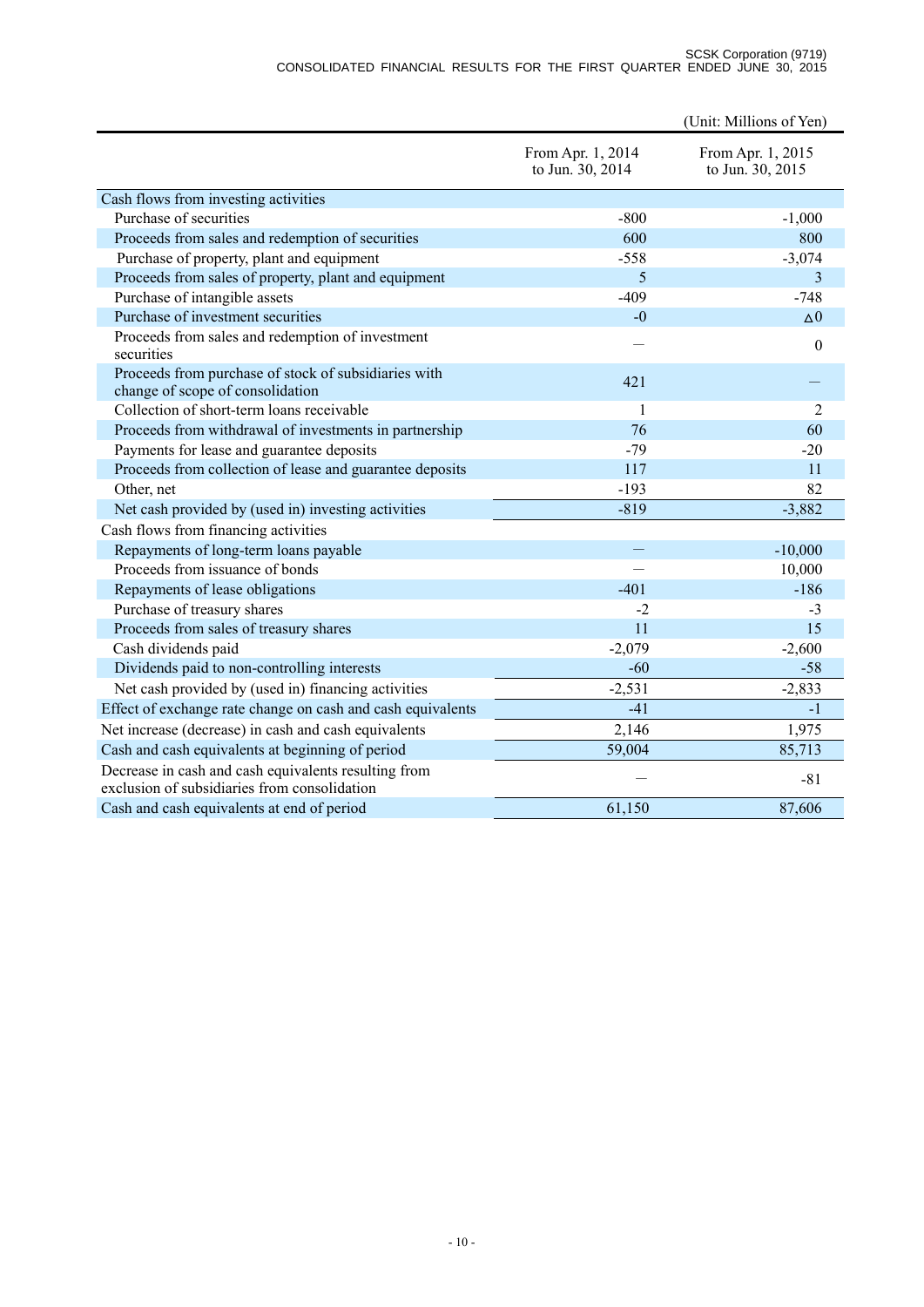(Unit: Millions of Yen)

# **(4) Notes regarding Consolidated Financial Results for the First Quarter ended June 30, 2015**

# **(Notes regarding the Premise of a Going Concern)**

No applicable items.

## **(Notes concerning significant changes in shareholders' equity)**

No applicable items.

## **(Segment Information)**

I. First quarter of fiscal year ending March 31, 2015 (April 1, 2014 to June 30, 2014)

Information on Sales, Income (Loss) by Reported Segment

|                                         | Manufactur-<br>ing Systems<br><b>Business</b> | Telecommuni-<br>cation<br>Systems<br><b>Business</b> | Distribution<br>Systems<br><b>Business</b> | Financial<br>Systems<br><b>Business</b> | <b>Business</b><br>Solutions | <b>Business</b><br>Services | IT Platform<br>Solutions | Prepaid Card<br><b>Business</b> |
|-----------------------------------------|-----------------------------------------------|------------------------------------------------------|--------------------------------------------|-----------------------------------------|------------------------------|-----------------------------|--------------------------|---------------------------------|
| <b>Sales</b>                            |                                               |                                                      |                                            |                                         |                              |                             |                          |                                 |
| (1) Outside customers                   | 9,823                                         | 6,466                                                | 10,533                                     | 14,135                                  | 4,245                        | 7,910                       | 12,359                   | 910                             |
| (2) Inter-segment sales or<br>transfers | 430                                           | 394                                                  | 1,155                                      | 176                                     | 728                          | 607                         | 1,472                    | $\theta$                        |
| Total                                   | 10,254                                        | 6,861                                                | 11,688                                     | 14,311                                  | 4,973                        | 8,518                       | 13,832                   | 910                             |
| Segment income (loss)                   | 302                                           | 789                                                  | 922                                        | 1,271                                   | $-264$                       | 161                         | 258                      | 116                             |

|                                            | Others | Total  | Adjustments<br>(Note 1) | Amounts<br>Reported in the<br>Consolidated<br>Financial<br><b>Statements</b><br>(Note 2) |
|--------------------------------------------|--------|--------|-------------------------|------------------------------------------------------------------------------------------|
| Sales                                      |        |        |                         |                                                                                          |
| (1) Outside customers                      | 185    | 66,569 |                         | 66,569                                                                                   |
| Inter-segment sales or<br>(2)<br>transfers | 495    | 5,461  | $-5,461$                |                                                                                          |
| Total                                      | 680    | 72,031 | $-5,461$                | 66,569                                                                                   |
| Segment income (loss)                      | 34     | 3,593  | $-313$                  | 3,279                                                                                    |

Notes: Adjustments are as follows:

1. The adjustment loss of ¥313 million to segment income (loss) represent general corporate expenses that have not been allocated to the reported segments.

2. Segment income (loss) has been reconciled to operating income in the consolidated income statement.